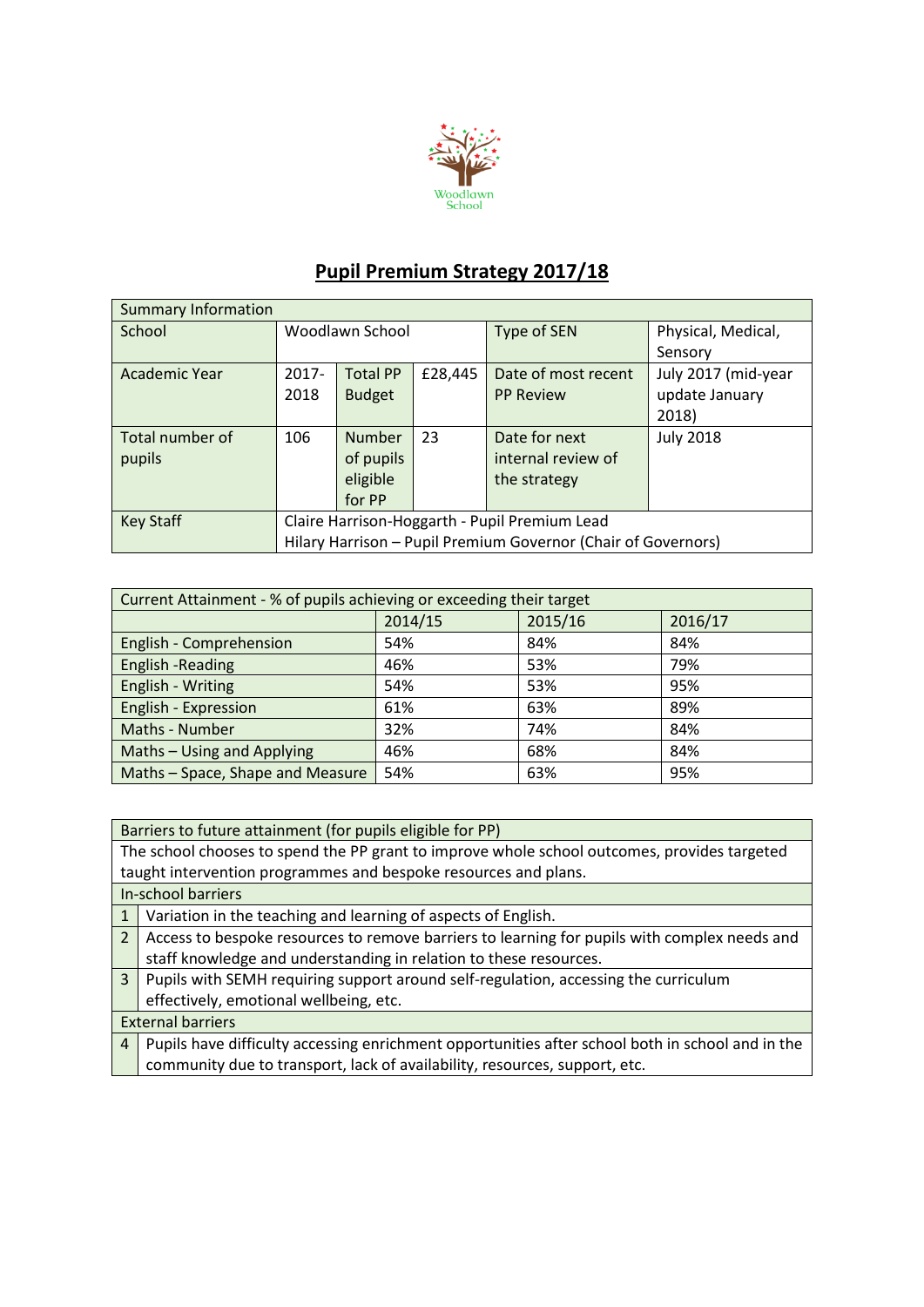|                | <b>Outcomes</b>                                                                                                                                                                                                                                                                                                                                                                                                                                |                                                                                                                                                                                                                                    |  |  |  |  |
|----------------|------------------------------------------------------------------------------------------------------------------------------------------------------------------------------------------------------------------------------------------------------------------------------------------------------------------------------------------------------------------------------------------------------------------------------------------------|------------------------------------------------------------------------------------------------------------------------------------------------------------------------------------------------------------------------------------|--|--|--|--|
|                | Desired Outcomes and how they will be                                                                                                                                                                                                                                                                                                                                                                                                          | <b>Success Criteria</b>                                                                                                                                                                                                            |  |  |  |  |
|                | measured                                                                                                                                                                                                                                                                                                                                                                                                                                       |                                                                                                                                                                                                                                    |  |  |  |  |
| $\mathbf{1}$   | Staff will undertake further English training<br>in Talk for Writing to compliment and<br>extend the current whole school focus of<br>RWI. Targeted intervention to consolidate<br>and extend RWI. Teaching staff attend data<br>meetings with data lead and ensure %<br>increase. Pupils receive 1:1 and/or small<br>group targeted RWI intervention.<br>Measured via monitoring, lesson<br>observation, learning walks, PIVAT / IEP<br>data. | Teaching and learning improved in English<br>evident in school monitoring, moderation and<br>pupil assessments.                                                                                                                    |  |  |  |  |
| $\overline{2}$ | PP pupils with complex needs will have<br>access to bespoke resources to overcome<br>barriers to learning by improving<br>communication and recording of work.<br>Measured by routes for learning, PIVAT<br>and IEP data, school monitoring, and lesson<br>observation.                                                                                                                                                                        | Pupils will have access to bespoke resources as<br>identified by MDT. Staff will be trained in how<br>to use and incorporate resources into daily<br>planning. Pupils engagement, communication<br>and recording will increase.    |  |  |  |  |
| $\overline{3}$ | PP pupils with SEMH needs will receive 1:1<br>and/or small group intervention.<br>Measured by IEP and PIVAT data, case<br>studies.                                                                                                                                                                                                                                                                                                             | Pupils will have developed appropriate self-<br>regulation techniques, improved emotional<br>wellbeing and be accessing class based<br>activities effectively, which raises their<br>attainment in PSED and across the curriculum. |  |  |  |  |
| $\overline{4}$ | Access to a range of enrichment<br>opportunities during the school day and at<br>weekends including a variety of clubs.<br>Measured by audit of club attendance,<br>observations.                                                                                                                                                                                                                                                              | Pupils have access to and attend a range of<br>enrichment opportunities including art club,<br>sports clubs, sing and sign, etc.                                                                                                   |  |  |  |  |

The 3 year trend highlights an increase, year on year on pupil average National Curriculum points score.